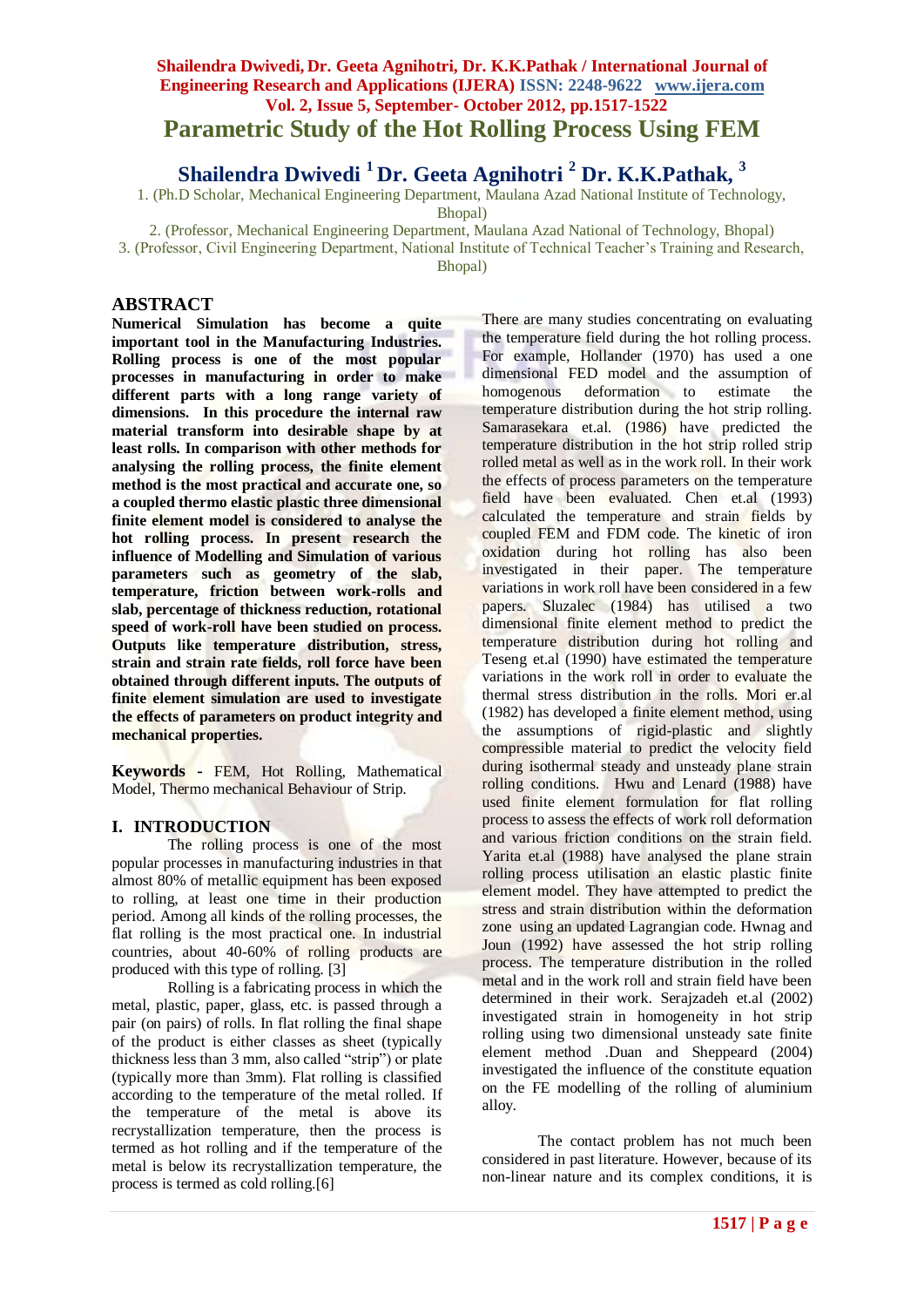very important to consider it particularly. Combining the finite element and boundary element methods, Shangwu et.al (1999) carried out the 3D modelling of hot roll for both rigid and flexible roll cases. Cavaliver et.al (2001) did research on the influence of parameters such as coefficient of friction and temperature on the distribution of contact stresses. Duan and Sheppard (2002) besides studying the effect of three friction models, considered the contact pressure distribution. They concluded that contact pressure distribution, as a convergence criterion, is greatly sensitive to the number of elements. Arif et.al. (2004) simulated roll and strip interaction for cold rolling process. The main object of this study is to predict roll stresses and deformation behaviour by considering both mechanical and thermal loads. Studying the influence of number of elements on the tangential and normal components of contact stresses, they showed that the contact stresses are much sensitive to the number of contact elements. Phaniraj et.al.(2005) compared the contact pressure of the roll surface for five rolling stands of a steel strip.

Although the finite element method is a very powerful tool for simulation of the engineering problems, the FEM simulation of non-linear problem is a time consuming procedure. Nowadays, steel and aluminium manufacturing industries go ahead towards online fault detection in the rolling process with the aim of elimination of these faults during the manufacturing process. For this to be achieved, faster prediction methods for predicting the behaviour of the slab under rolling are needed. In the present paper, the hot rolling process of strip is simulated with Abaqus 6.10 Software. The rolling is assumed to be rigid and for the deformable aluminium strip, the thermo elastoplastic analysis, through 2D sequential transient thermal and incremental lagrangian analysis, is carried out. This way the effect of different process parameters such as initial thickness of the strip, rolling speed and roll diameter, thickness reduction are studied.

**Finite Element Modelling**: A 2-D rolling model has been developed to simulate a single pass of the hot rolling process for aluminium alloy using the Abaqus 6.10 Software .the rolling parameters use in this work is shown in table 1 and the finite element model is shown as fig 1. Due to the symmetric nature of flat rolling only a quarter of the slab is modelled.

|  |  |  | Table 1. Rolling Parameters. |
|--|--|--|------------------------------|
|--|--|--|------------------------------|

| Parameter               | Value    |
|-------------------------|----------|
| Width                   | 1800mm   |
| Length                  | $500$ mm |
| <b>Inlet Thickness</b>  | 580mm    |
| <b>Outlet Thickness</b> | $522$ mm |

| Reduction     | 10%             |
|---------------|-----------------|
| Temperature   | $300^{\circ}$ C |
| Roll Speed    | 40rpm           |
| Roll Diameter | $495$ mm        |
| Roll Width    | $2000$ mm       |



#### Fig.1. FEM Model

**START** 

The deformation material Al 2024 .its flow stress is expresses as Norton- Hoff Equation:

$$
\bar{\sigma} = K_0 (\sqrt{3})^{m+1} \exp(\beta T) \bar{\epsilon} (\bar{\epsilon} + \bar{\epsilon}_0)^n
$$
  
(1)

**Billian** 

Where  $k_0$ ,  $\beta$ , are the material constant, m the strain rate sensitively index, n the strain-hardening index,  $\overline{\epsilon}$  the equivalent strain,  $\dot{\epsilon}$  the equivalent strain rate and  $\dot{\boldsymbol{\epsilon}}_0$  is the samll constant 0.001 for Al 2024.

 $k_0$  = 216.29 MPa, β = -0.00524, m = 0.11, n = 0.0198,  $\dot{\epsilon}_0 = 0.001$  (for material Al 2024)

Mechanical and thermal property parameters used in this simulation are given in table 2 &3.

| <b>Table 2. Physical properties for Al 2024</b> |               |              |  |
|-------------------------------------------------|---------------|--------------|--|
| Temperature                                     | Heat capacity | Thermal      |  |
| $(^0c)$                                         | (J/kg. n)     | conductivity |  |
|                                                 |               | (W/m. K)     |  |
| 14                                              | 930           | 143.4        |  |
|                                                 | 990           |              |  |

| Table 2. Physical properties for Al 2024 |  |  |
|------------------------------------------|--|--|
|------------------------------------------|--|--|

306 1010 170.2 410 1050 174.1

| Heat<br>slab and air | transfer between $\int_{20}$ $\frac{R\omega}{a}$ | $m^2$ $K$ |
|----------------------|--------------------------------------------------|-----------|
| slab and roll        | Hear transfer between $\vert_{25}$               | Κω        |

The slab model is elastoplastic and young's modulus 70 Gpa and passion ratio is 0.33.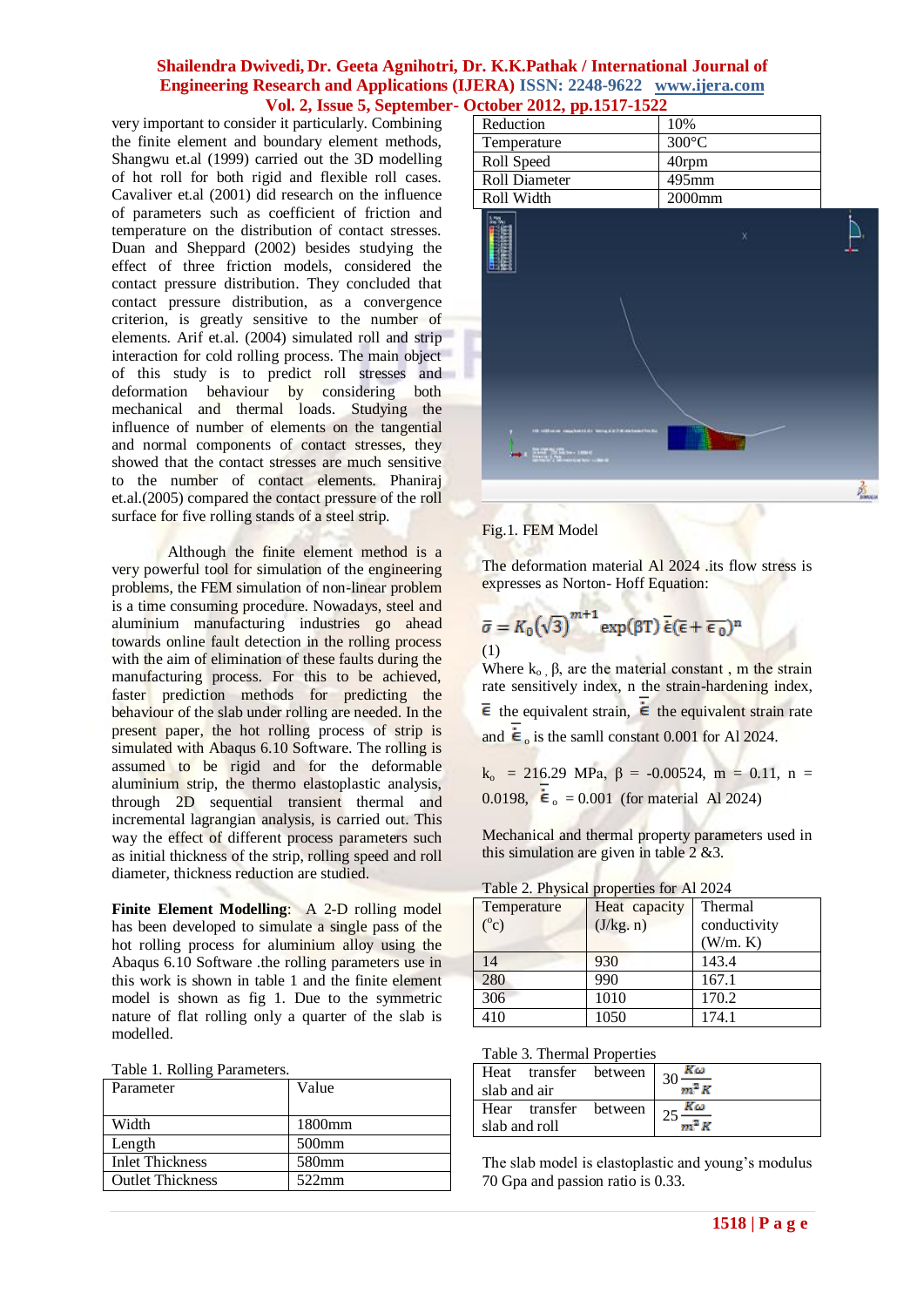The friction model is coulomb friction model:  $\tau = \mu P$ 

$$
(2)
$$

Where  $\mu$  is the coefficient of friction and P is the normal pressure [4].

Cook and Maccrum proposed the following formulas for roll separating force P and torque M.

$$
P = R' \omega c_p I_p
$$

$$
\overset{(3)}{M}=2RR'\omega c_gI_g
$$

(4) Where ,

 $C_p$ ,  $I_p$ : geometrical coefficient used for the force calculation.

 $C_g$ ,  $I_g$ : geometrical coefficient used for the torque calculation.

The value for these geometrical factors Cp,Ip,Cg and Ig can be determine from reference[5].

During the rolling process, the temperature distribution in the strip and the work roll can be calculated using the governing partial differential equation shown in the following equation:

$$
K\nabla^2 T + \dot{q} = \rho C \frac{\partial T}{\partial t}
$$

 $(5)$ Where

 $\rho$  (kgm<sup>-3</sup>) is the density, C (jkg<sup>-1</sup>c<sup>-1</sup>) is the specific heat,  $k$  (Wm<sup>-1C-1</sup>) is the thermal conductivity and  $(Wm^{-3})$  is a heat generation term representing the heat released due to plastic work.

The thermal boundary conditions in the model are defined as:

At the centreline of the strip, symmetry condition is assumed

$$
-K_{strip}\frac{\partial T}{\partial Y} = 0 \ at \ t > 0; y = 0
$$
  
(6)

And at the contact interface between the strip and the work roll, an interfacial heat transfer coefficient is assumed:

$$
q_{strip} = -q_{roll} = h(T_{strip} - T_{roll})at\ t > 0; y = \frac{y(t)}{2}
$$
\n(7)

In this paper a FEM with 16000 elements and 18954 nodes is used with Lagrange incremental solver Verification of the results:

The model developed in this investigation is validated by comparing the model predictions of rolling force, temperature and strain with theoretical results of Duan and Sheppard[2] (fig 2-4) .table 4 & 5 shows the rolling parameters using for validation.

Table4: Rolling parameters

| Parameters              | Value            |
|-------------------------|------------------|
| <b>Inlet Thickness</b>  | 50 <sub>mm</sub> |
| <b>Outlet Thickness</b> | $47.3$ mm        |
| Width                   | 1050mm           |
| <b>Roll Radius</b>      | 465mm            |
| Temperature             | 283C             |
| <b>Roll Speed</b>       | 10rpm            |
| Reduction               | 9.43%            |
|                         |                  |

Table 5: Thermal properties:

| Heat transfer between 0.01<br>slab and air  | Κω |
|---------------------------------------------|----|
| Heat transfer between $25$<br>slab and roll | Kω |



Fig 2: Strain Histories of rolling Single pass at the center point for rolling force per unit width.



Fig 3: Comparison of the histories.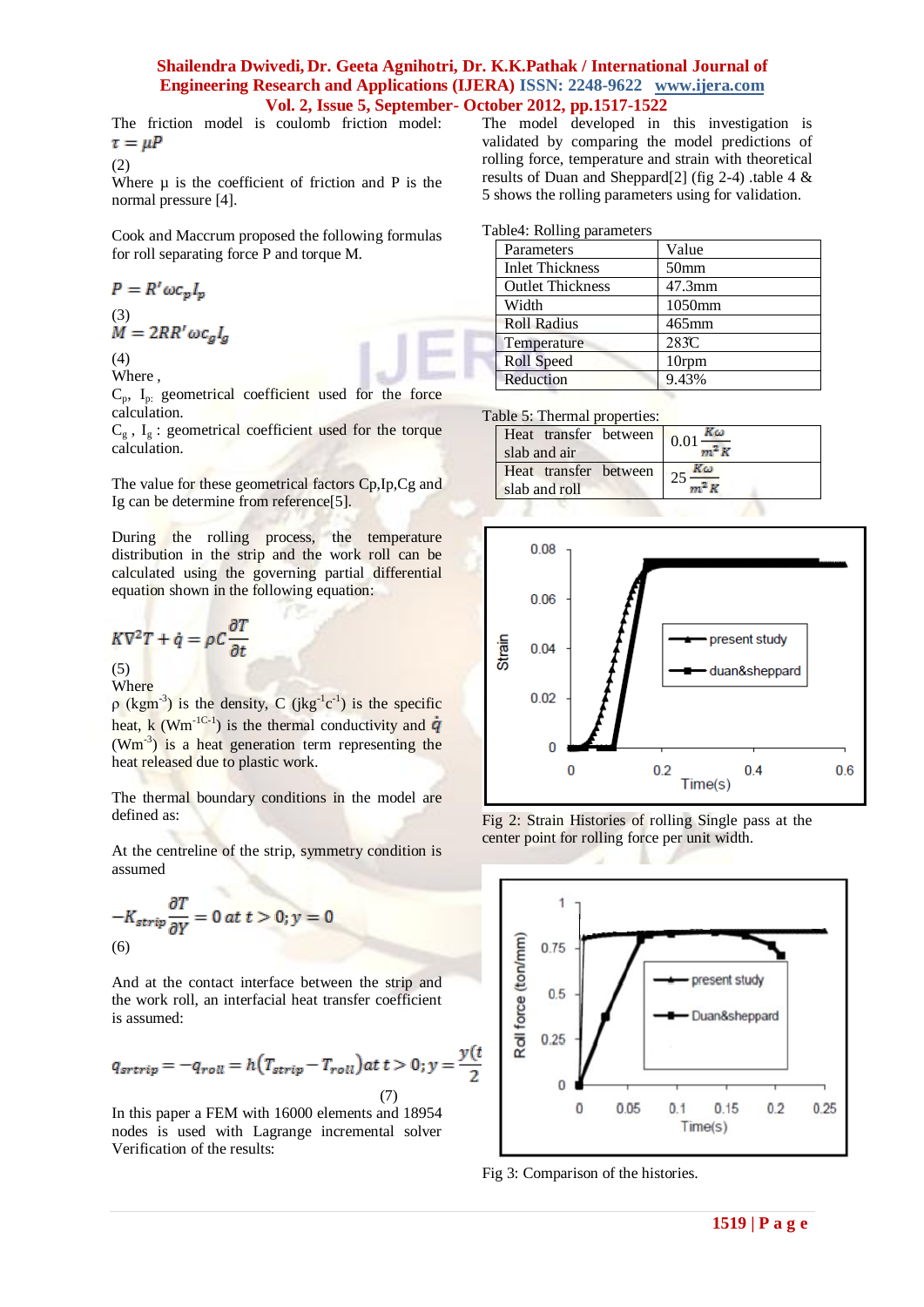

Fig4: Comparison of the histories for rolling temperature.

**Discussion of Results:** The rolling process is analysed in terms of the rolling speed, the rolling diameter, reduction and temperature of the slab.

**Rolling Speed:** Fig 5. Shows the effect of rolling speed on strain rate. it is seen that increasing the rolling speed increases the strain rate .

Fig 6&7. Shows the effect of rolling speed on roll force. It is seen that increasing the rolling speed increases the roll force. This is because of increasing the strain rate results in hardening which causes material to be more resistant to the deformation.



Fig6.Roll force versus time with variation of roll speed.



Fig7.Roll force versus roll speed.

The temperature history of the slab surface for different rolling speed is shown in fig8.the temperature distribution of the slab center versus the time is also shown in fig9.

It is evident from Fig 8, that increasing rolling speed results in shorter contact time which decreases heat flow from the strip to the roll and environment. On the other hand, increasing rolling speed can results in more strain rate in the deformation region together with more internal heat generation due to rate of plastic-work.

Therefore it is observed that the minimum temperature of the slab surface is decrease with decreasing of rolling speed with this behaviour. From Fig 9, it can be seen that the temperature of the centre of the slab increases with time until it reaches its maximum. This is because of heat generation due to the rate of plastic deformation. Thus it can be that the maximum temperature of the slab surface is not very much influenced by rolling speed.



Fig 8.Temperature on surface versus time with variation of rolling speed.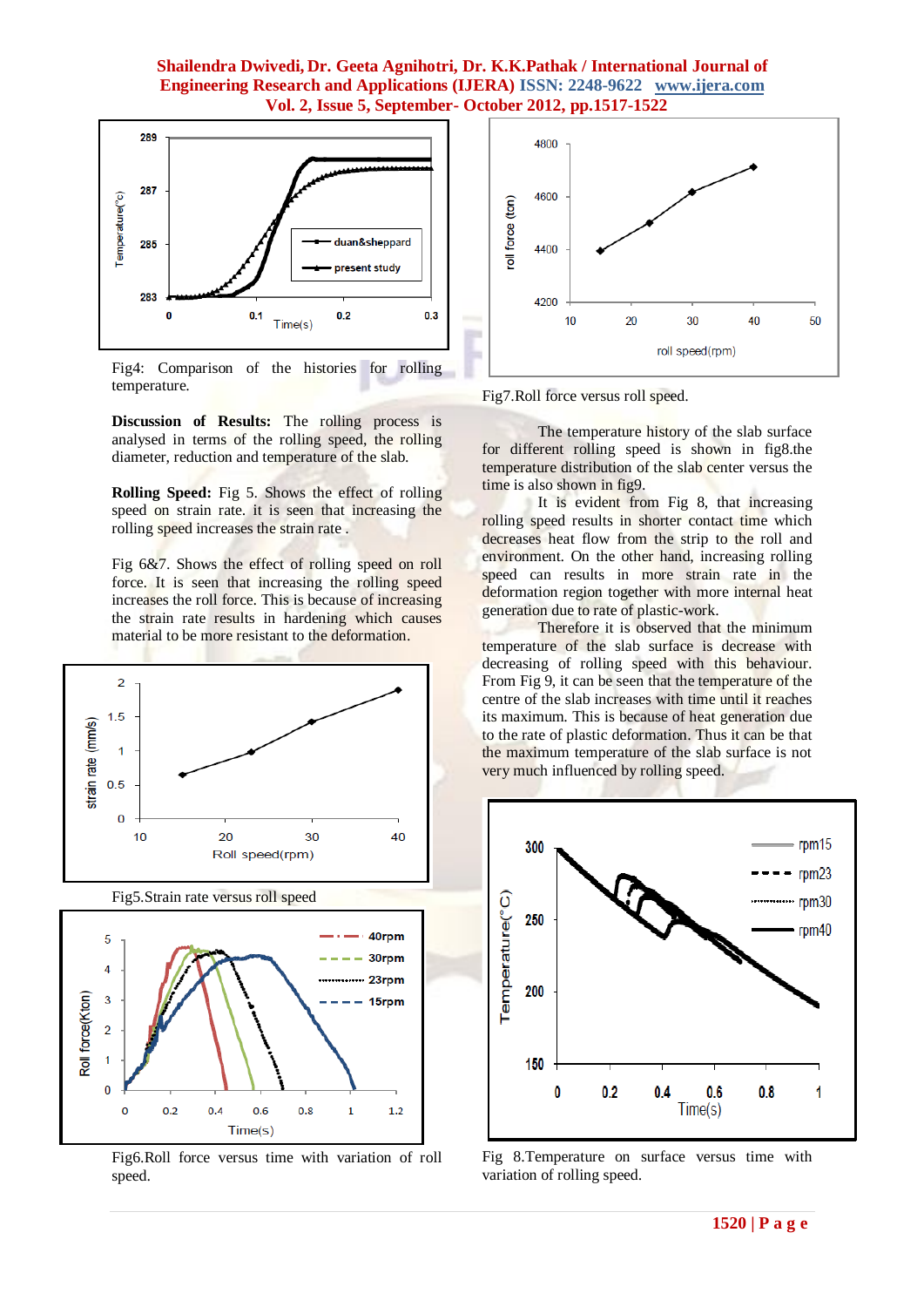

Fig 9. Temperature on center versus time with variation of rolling speed.

**Roll diameter:** Fig10.shows the effect of roll diameter on roll force. It is seen that increasing the roll diameter increases the roll force. This is because of increase in the strain rate results in hardening which causes material to be more resistant to the deformation.



Fig10. Roll force versus roll diameter.

**Reduction:** The temperature history of the slab surface for different thickness reductions is shown in Fig. 11. The temperature distribution of the slab center versus the time is also shown in Fig .12.







Fig 12. Temperature on center versus time with variation of reduction.

From these figures, it can be seen that the minimum temperature of the top surface does not vary largely as the difference in reductions of dimensions. It can be explained that more reduction results in longer contact length, which increases heat flow from the strip to the roll. On the other hand, high reduction in constant rolling speed can result in more strain and strain rate in the deformation region together with more internal heat generation due to rate of plastic work. So we can observe the